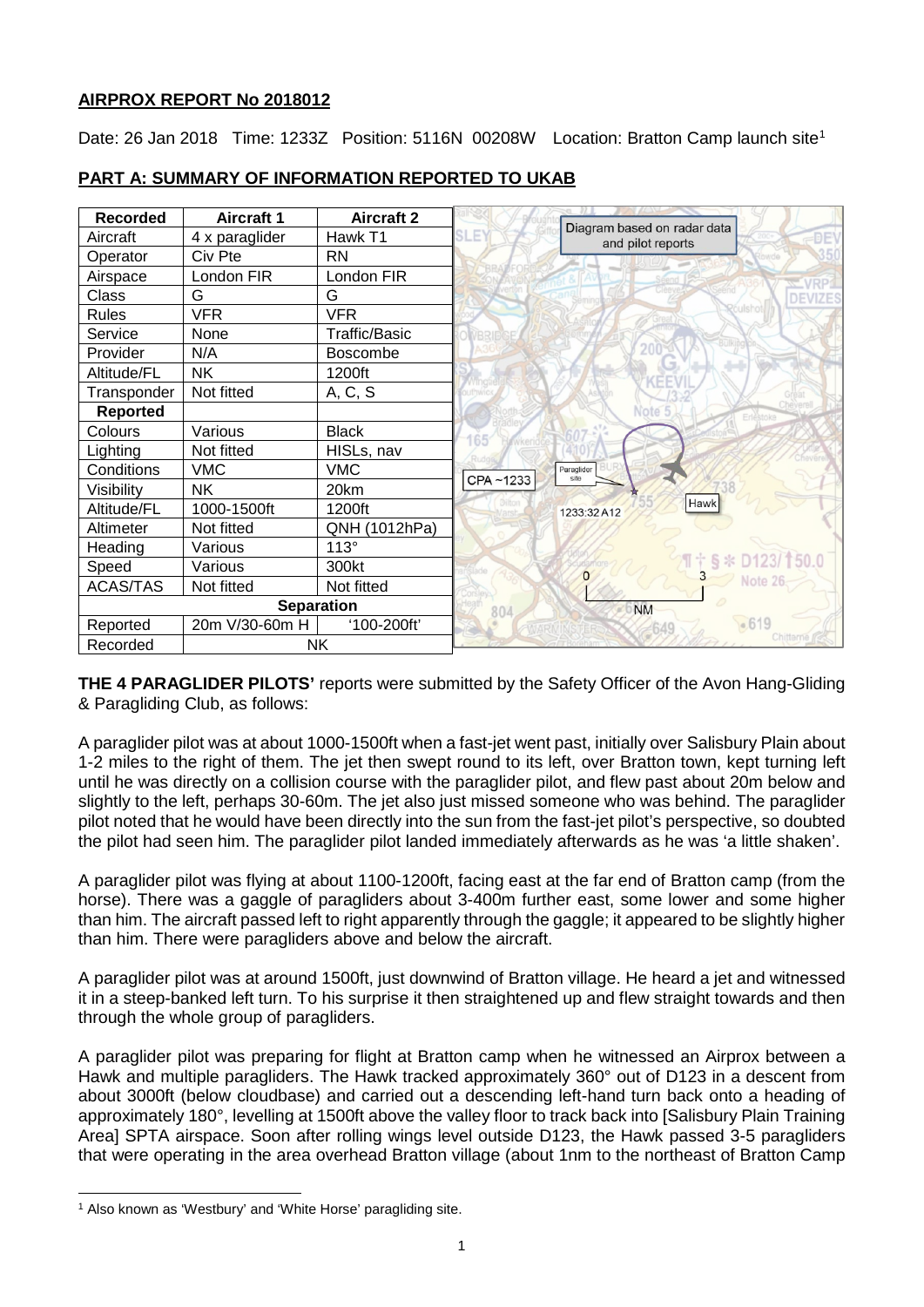launch). The paraglider pilot immediately called Salisbury Air Ops who he assumed would be working the Hawk and asked if the pilot was aware of the paragliders operating at Bratton Camp. The Air Ops assistant replied 'Probably not'. About 10sec later the paraglider pilot overheard the Hawk pilot call Air Ops on the radio and report the paragliders. [He overheard that] the Air Ops assistant then received a further call from a Helimed callsign, operating in the valley to the north and, becoming busy, rapidly said goodbye and put the phone down. The paraglider pilot noted that he is a flight-test engineer with operating experience in multiple fast-jet types including Hawk, Alpha Jet, Tornado and Gripen in lowlevel, ACM, ground-attack and GCAS trials roles, and was confident of his assessment of the Hawk track and positions described.

**THE HAWK PILOT** reports conducting Close Air Support in D123 (SPTA) when he had a near miss with 4-5 paragliders in the northwest part of the area. He was descending to low-level to set up for an attack run, levelled at about 1200ft, and upon rolling out to the southeast flew directly through the middle of a group of 4-5 paragliders at the same altitude. He immediately pitched up at 6g and climbed to 6000ft. He contacted both 'Salisbury Range' and Boscombe Radar (providing a Traffic/Basic Service in and out of the areas). He then elected to terminate the training and return to base. Upon landing, Salisbury Plain Range Control was contacted and they informed him [he recalled] that the paragliders were in fact within the confines of the D123 area and routinely launch from a site on the northwest boundary. The pilot noted that he was operating under an extremely high workload in a very small danger area.

He assessed the risk of collision as 'Very High'.

**THE SPTA OPS OFFICER** reports that an initial telephone brief was conducted on the morning of Friday 26<sup>th</sup> Jan 2018, between the SPTA Deputy Training Safety Officer and the Hawk pilot. The Hawk was booked in from 1210 to 1255 and the brief only covered points pertinent to flight within the SPTA Danger Areas. It did not cover 'tactical information', which was the responsibility of the JTAC. The following pertinent aspects were briefed [amongst other information]: D125 active to 30,000ft amsl with live firing (to remain clear). Warminster Danger Area (WDA) on the western side of D123 active with small arms firing to 2,500ft amsl (to remain clear, especially at low-level); low-level avoids within SPTA; possible gliding and microlight sites close by but not within SPTA, but not specific sites; D123 normally only 250ft agl to 15,000ft amsl (but D123 notified up to 20,000ft to support Hawk activity); and Boscombe Down to provide ATS. Due to only 2-radio fit in the Hawk, it was agreed that, if required, the SPTA Ops Officer would contact the Hawk pilot via Boscombe Down (Salisbury Ops have a direct landline to Boscombe Down). An update brief was conducted at 1215hrs on R/T. The key points were repeated and WDA was updated as now 'cold' from 1108hrs. The SPTA Ops Officer returned to duty at 1230 after having received a comprehensive brief on the range activity. He was informed that the Hawk pilot was on frequency with the TACP, the low-level route was closed to facilitate low-level ops, the WDA was cold, and D125 was active to 30,000ft amsl. Approximately 15mins into the duty, the SPTA Ops Officer received a telephone call from a paraglider pilot operating from 'the Whitehorse site' saying they had a jet flying at low-level through their gliders. At the very same time, the Hawk pilot called on the SPTA frequency stating he had encountered paragliders at low-level to the north of the SPTA ranges, within the range itself he thought. The Hawk pilot stated it was too dangerous for him to continue and he departed. He also recommended that a following Hawk not operate in the area due to the danger of the paragliding activity. The SPTA Ops Officer had to put the phone down on the paraglider pilot because he then received an R/T call from a Helimed callsign, which was a priority. As the Hawk pilot cleared the SPTA, the SPTA Ops Officer received a landline call from the Boscombe Supervisor who informed him they had not seen the paragliders on radar and so were not aware of the activity at the Whitehorse. The SPTA Ops Officer emphasised that he did not state or imply that the paragliders had been operating within the SPTA Air Danger Area. Paragliders are only permitted within the Air Danger Areas if other activity allows, and on this occasion it did not.

**THE SPTA SENIOR AIR OPS OFFICER** reports that he was not present for the incident but had been fully briefed and had spoken to a member of the Avon Hang-gliding/Paragliding Club who told him the incident occurred over Bratton village, which is adjacent to but outside D123. The Hawk's was a standard booking and sortie, and all procedures were followed correctly from all involved. The procedure for this type of sortie is that once initial contact has been established, and the pilot briefed,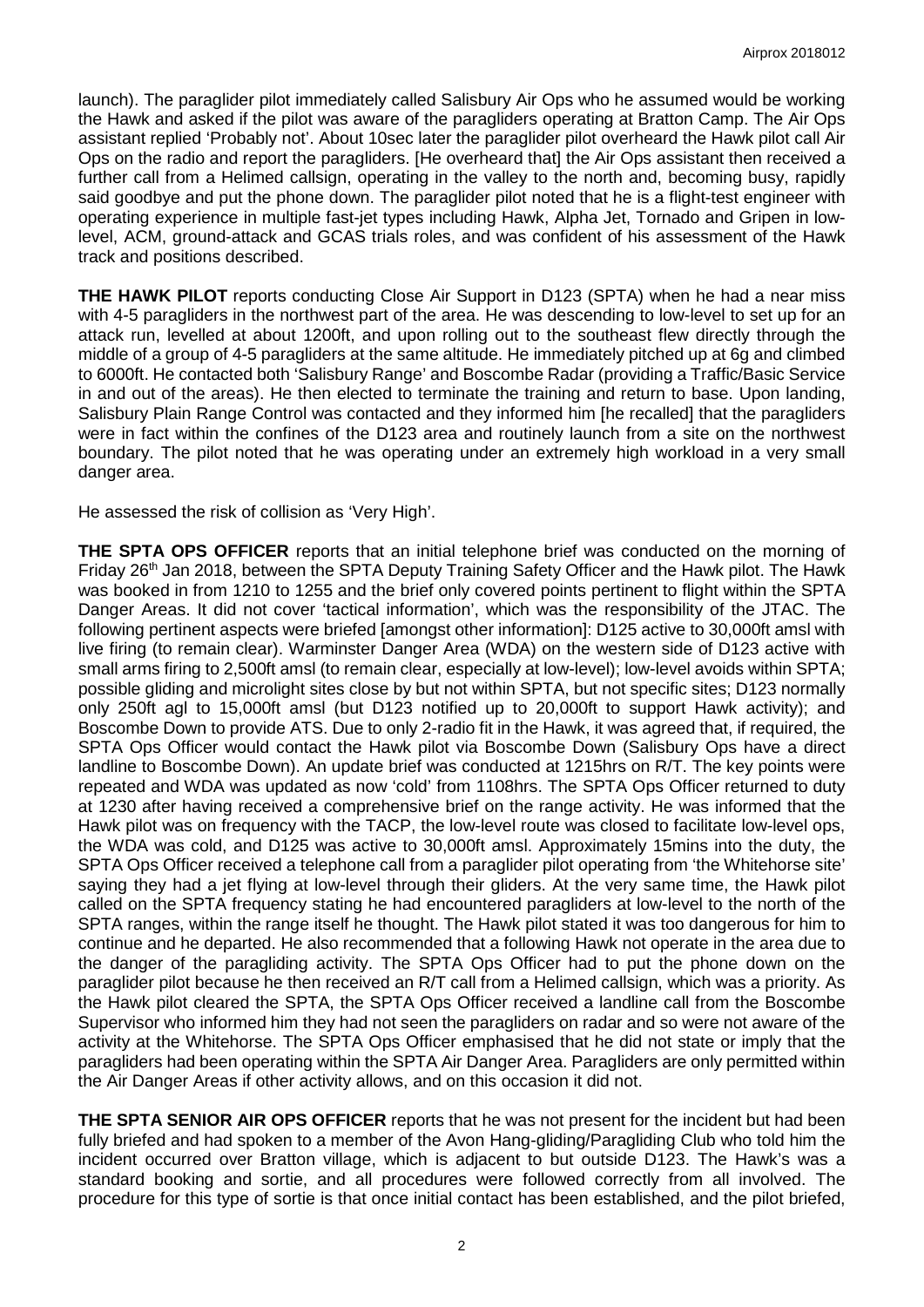he is handed over to the TACP for the duration of the sortie once Air Ops have confirmed the booked area is clear of any other traffic. A pilot will often elect to remain in contact with Boscombe Down ATC if he requires a service when positioning outside the danger areas. The brief includes 'avoids' and other pertinent information but does not specifically mention the gliding site to the northwest as they are not aware whether the site is active. The site is marked on 1;50 000 scale mapping. A new LoA had recently been established with the club, which grants access to a small portion of the danger area upon booking and dependent upon there being no known activity in the area, but this was not in force at the time of the incident. The possibility of club members accidentally drifting into the range had been discussed and it was established that there was a clear demarcation and that club members were well aware of the geographical limits to which they could fly. The Hawk pilot states in his report that Air Ops stated the paragliders were operating within the range but this was not the case. It was not stated, and SPTA Ops had no knowledge of their exact position at any time. During the sortie, SPTA Ops staff monitor the area to ensure that no unauthorized aircraft penetrate and are in contact with the TACP to provide a warning should this occur. SPTA Ops staff do have access to an SSR feed from Boscombe Down and can listen to R/T traffic on UHF and VHF.

**THE BOSCOMBE RADAR CONTROLLER** reports that he was providing a Traffic Service to the Hawk pilot on handover from Swanwick. The Hawk was expected by SPTA, to work in D123 up to 20000ft. The Hawk pilot was initially coordinated against other traffic and, once clear, was released and proceeded inbound to D123 at 15000ft. The Hawk pilot was warned of his close proximity to D125 on his initial set up in D123 but his subsequent profile kept him clear. The Hawk pilot remained at highlevel for some time before informing him that he was descending to low-level within D123. The controller warned the pilot that he was responsible for terrain separation, which he acknowledged. Soon after observing him descend, the Hawk pilot pulled up and informed the controller that he had encountered several paragliders in close proximity, within the northwest corner of D123 at about 1000-1300ft. The controller had not observed any returns other than from the Hawk within D123 where he had reported the incident. The Hawk pilot then climbed higher and requested a handover for return to base.

## **Factual Background**

The weather at Boscombe was recorded as follows:

METAR EGDM 261228Z 34009KT 9999 FEW012 07/04 Q1020 BLU TEMPO SCT015 WHT=

#### **Analysis and Investigation**

### **Military ATM**

An Airprox occurred on 26 Jan 18 at approximately 1230hrs UTC, in the vicinity of Bratton village, between a Paraglider and a Hawk operating within D123. The Hawk was receiving Traffic Service from the Boscombe Zone Controller. Radar replays did not show the Airprox.

When the Hawk pilot reported the Paragliders to the Boscombe Zone Controller, there was no correlating traffic visible on the radar screen, hence no Traffic Information had been provided.

The Low Flying Booking Cell (LFBC) operates to guidelines detailed in the Civilian AIP ENR 1.10 as follows:

#### 5.3.1 Recreational Aerial Activities

5.3.1.1 The LFBC invite notifications concerning certain recreational aerial activities planned to occur at or below 1000 ft agl. Such notifications will be granted warning status under CANP and will be promulgated to military aircrew. Notifications are only required, however, when 5 or more gliders, hanggliders and paragliders, free-flight balloons, microlight aircraft or model aircraft will be operating:

(a) From a site not listed in the UK AIP for such activity; or

(b) from a site listed in the UK AIP but outside the published operating hours of the site, where these are detailed.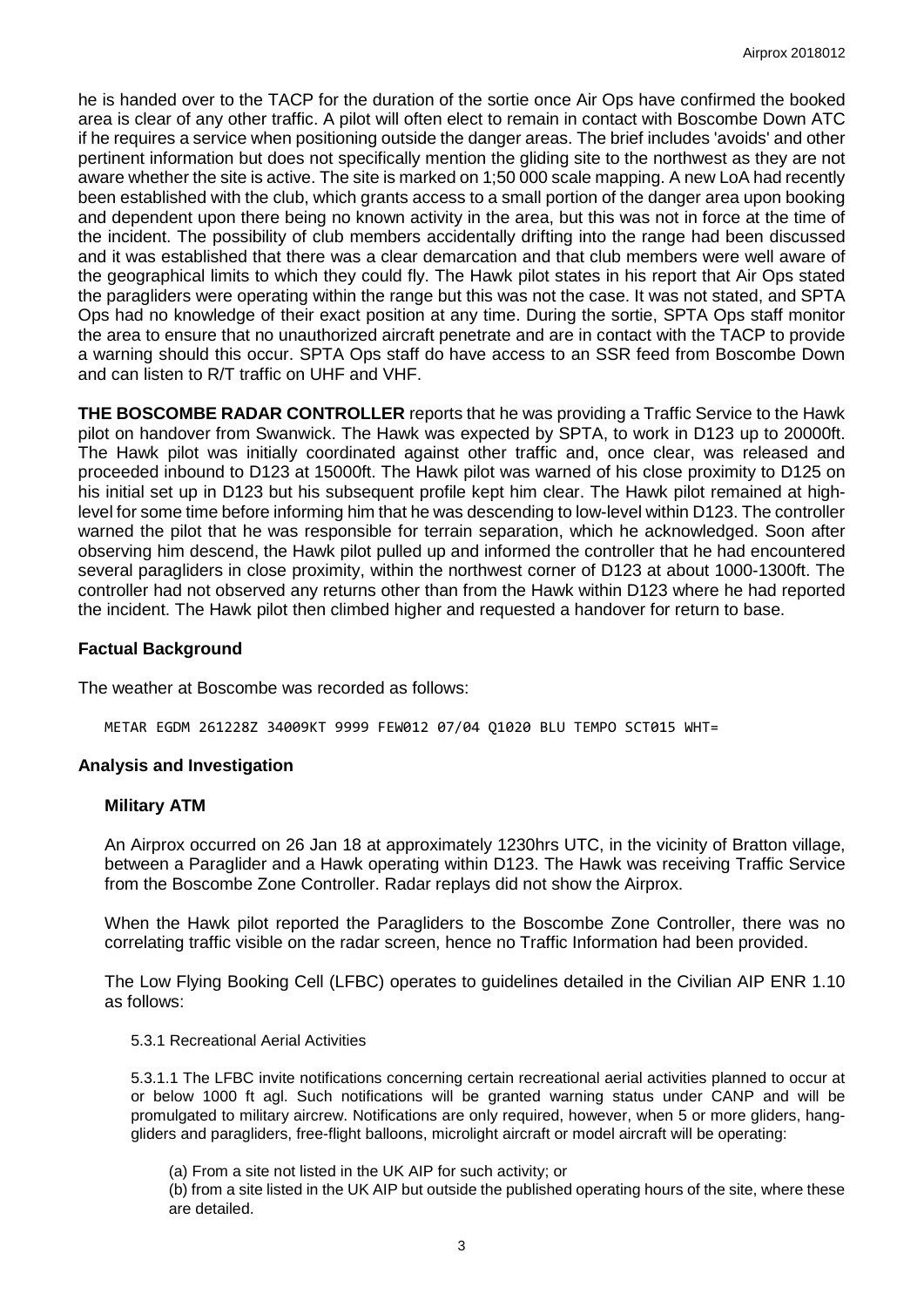5.3.1.2 BHPA Members may seek avoidance status when operating from one of the BHPA listed sites on weekdays (as also listed in the UK Military Low Flying Handbook). The LFBC must be notified by 2000 hours (local time) the day before flight, Monday - Thursday and by 1600 hours (local time) on Friday for the following Monday (excluding PH). Notification after these times will attract warning status only. The LFBC should be informed as soon as possible if the activity is cancelled.

There is no archived correspondence between the paragliding club operating at Bratton Camp and the LFBC for the day of the Airprox, and no NOTAM was issued pertaining to the paragliding activity, thus denying the Hawk pilot, Salisbury Ops and Boscombe Down ATC situational awareness.

## **UKAB Secretariat**

The paraglider and Hawk pilots shared an equal responsibility for collision avoidance and not to operate in such proximity to other aircraft as to create a collision hazard<sup>[2](#page-3-0)</sup>. If the incident geometry is considered as head-on or nearly so then both pilots were required to turn to the right<sup>[3](#page-3-1)</sup>. If the incident geometry is considered as converging then the Hawk pilot was required to give way to the paragliders<sup>[4](#page-3-2)</sup>. If the incident geometry is considered as overtaking then the paraglider pilot had right of way and the Hawk pilot was required to keep out of the way of the other aircraft by altering course to the right $^5$  $^5$ .

One of the paraglider pilots filmed the event<sup>[6](#page-3-4)</sup>; a screenshot of part of the encounter is provided below:



#### **Occurrence Investigation**

The RN Occurrence Investigation provided a number of GPS derived screenshots of the Hawk's ground track, 2 of which are reproduced in part below with the track highlighted:

 $\overline{\phantom{a}}$ 

<span id="page-3-0"></span><sup>2</sup> SERA.3205 Proximity.

<span id="page-3-1"></span><sup>&</sup>lt;sup>3</sup> SERA.3210 Right-of-way (c)(1) Approaching head-on.

<span id="page-3-2"></span><sup>4</sup> SERA.3210 Right-of-way (c)(2) Converging.

<span id="page-3-3"></span><sup>5</sup> SERA.3210 Right-of-way (c)(3) Overtaking.

<span id="page-3-4"></span><sup>6</sup> <https://www.youtube.com/watch?v=La1MmWomAS8>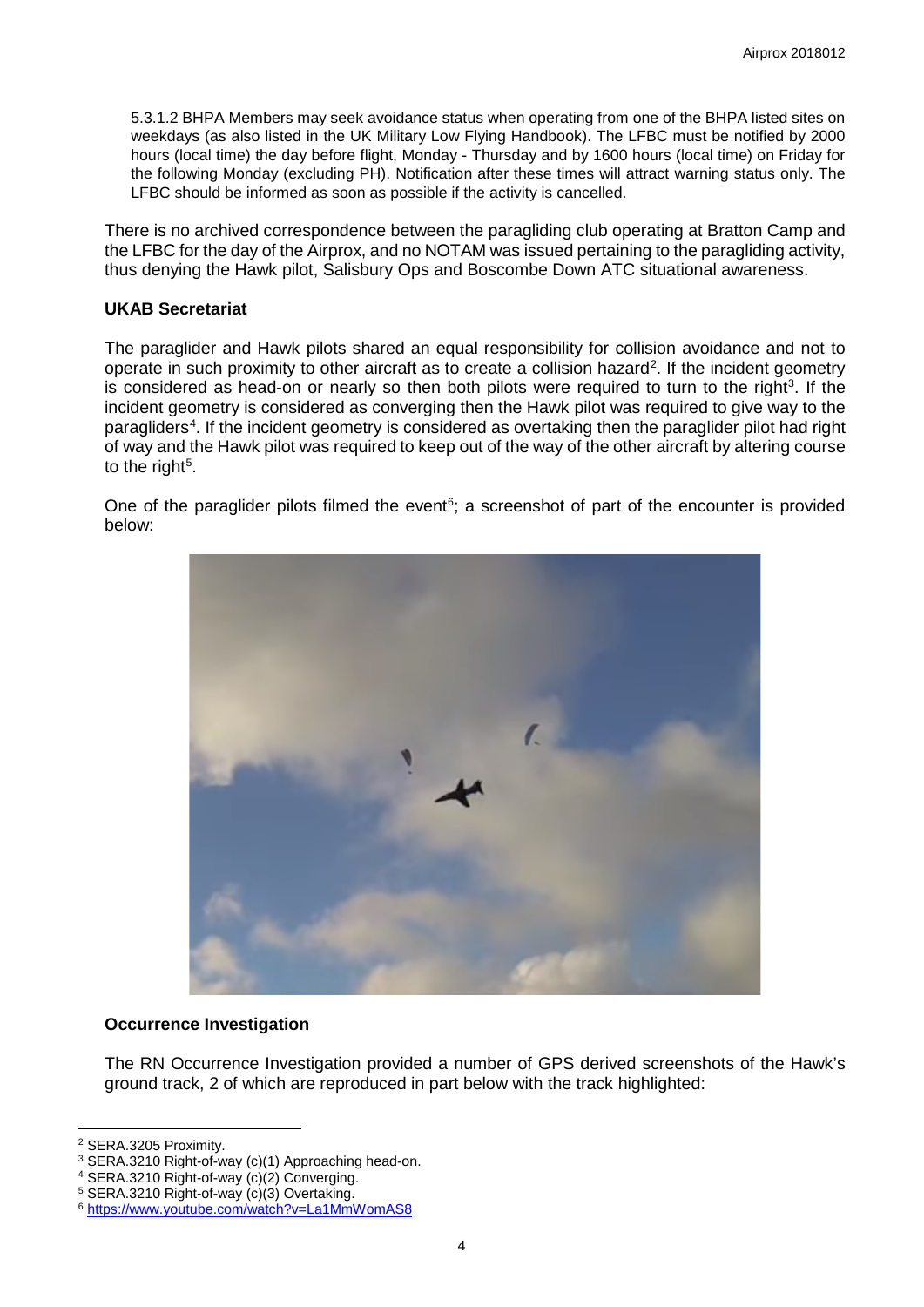

## **Comments**

## **Navy HQ**

The RN Hawk T1 is operated as a single-seat aircraft with the primary means of navigation being a map and stopwatch. A GPS, which is only cleared as a secondary aid to VFR navigation, is 20 years old and only a monochrome display unit.

The Salisbury Plain Danger Area is surrounded by numerous GA landing sites; without the benefit of FLARM or TCAS the see-and-avoid principle is the primary MAC mitigation conducted by all aircrew. This sortie was therefore planned to remain at height as much as possible, with low-level (Not Below 250 ft) to be conducted only within the confines of D123 given the protection it affords as segregated airspace. In this instance, the pilot was attempting to stay within the confines of the danger area whilst descending to low-level in order to prosecute the attack as requested by the FAC; this action led to the unintentional spill-out through the BHPA/paraglider site.

## **BHPA**

The BHPA is most concerned that this Airprox occurred at one of the UK's prime paragliding sites which has been in use by paragliding and hang-gliding pilots for many years.

The BHPA notes that Salisbury Plain Training Area Ops briefed the Hawk pilot on *"possible gliding & microlight sites close by but not within the SPTA; but not specific sites."* The flying site on the northern edge of D123 (and commonly known as 'Westbury White Horse' to free-flyers), has been in use since the 1970's. The BHPA suggests that in future, SPTA should brief military pilots that this specific site is very popular in suitable weather conditions on any day of the week and is one of prime importance to the local free-flying community.

The BHPA feels that the statement by Navy HQ of a fast-jet capable of flying at over 500 knots only having a primary navigation system of map & stopwatch coupled with a secondary system of a 20 year old, monochrome GPS display unit might be considered inadequate in today's congested airspace and could have led to the Hawk pilot believing that the paraglider pilots were inside D123 when, in fact, they were not. Having spoken to the Avon Club & Thames Valley Safety Officer regarding this Airprox, the BHPA was informed that almost all the clubs' pilots now fly with various, low-cost, modern, moving-map GPS displays which accurately give position, track, altitude and a host of other information. These instruments coupled with local pilots' knowledge regarding the proximity of this flying site to D123 and therefore the dangers of incursion, means that free-flying pilots are probably more acutely aware of where they are than a fast jet pilot unfamiliar with the area using 'antiquated' navigation instruments.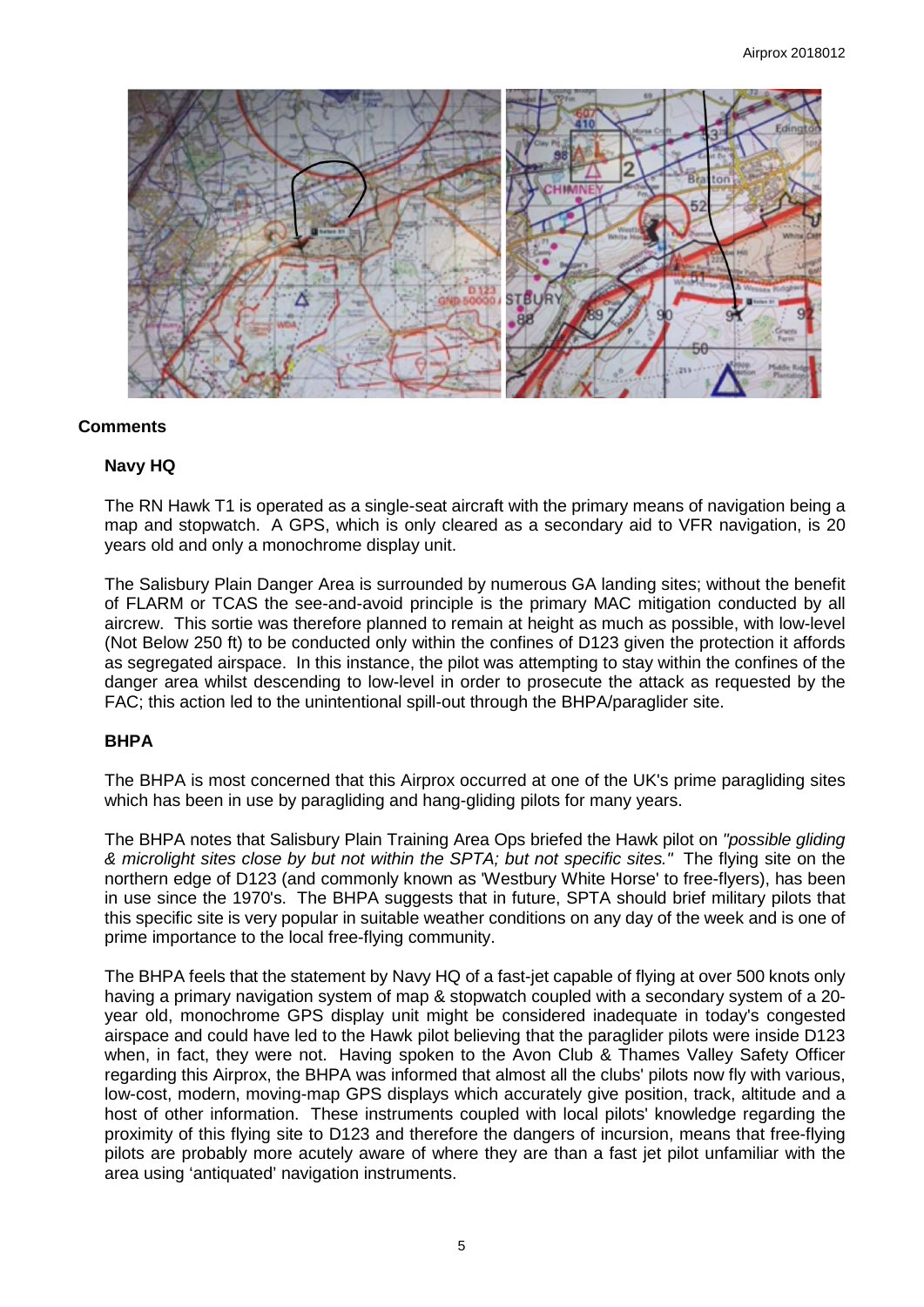With regards to the Military ATM's statement that there was no archived correspondence between the paragliding club and LFBC that day (i.e. a CANP or NOTAM), the BHPA was informed that an inexperienced pilot did submit a CANP but never received a confirmation email due to a possible submission error on the pilot's part. Unfortunately, he was sufficiently inexperienced not to enquire as to why he hadn't received a confirmation email. As a result of this action and the Airprox, local BHPA clubs have tightened up their Standard Operating Procedures with respect to CANP and NOTAM submissions.

This incident and the accompanying video footage has been widely viewed & discussed amongst the BHPA's flying community and has, yet again, raised awareness regarding free-flying pilots' vulnerability when operating close to military training areas and other areas where military fast-jet, low-flying takes place. The CANP/NOTAM systems have their relevance as well as some shortfalls but BHPA pilots are becoming more aware of their usage and educated in their methods of submission.

#### **Summary**

An Airprox was reported when a Hawk flew into proximity with a group of paragliders at 1233 on Friday 26<sup>th</sup> January 2018. All pilots were operating under VFR in VMC, the Hawk pilot in receipt of a Traffic Service from Boscombe Radar and the paraglider pilots not in receipt of a Service.

## **PART B: SUMMARY OF THE BOARD'S DISCUSSIONS**

Information available consisted of reports from all the pilots, radar photographs/video recordings, GPS derived track information, reports from the operations personnel and air traffic controllers involved and reports from the appropriate ATC and operating authorities.

After first discussing the location of the Airprox, members agreed that the paraglider pilots had not been operating within the lateral limits of D123 and that the incident had occurred in Class G airspace just to the north of the danger area. Members then discussed how 2 groups of operators (the paraglider pilots on the one hand and the Hawk pilot, SPTA Ops and Boscombe Down ATC on the other), could end up operating in close proximity unaware of each other. Members noted that paragliders had been operating from that site and military fast-jets had been conducting practice attacks in D123 for decades, and yet in this instance the required SA was not communicated to any of those likely to be affected. Some members wondered whether repeated activity had led to complacency, and others felt that the danger area had considerable limitations in its ability to accommodate fast-jet target runs safely. It was also noted that a member of the Avon Hang-Gliding & Paragliding Club had attempted to file a CANP but unfortunately was not successful.

Some members wondered whether the Hawk pilot had assimilated that the paragliding site was there, given that he had not been specifically informed of it during the range brief and that, although it appeared on the 1:50,000 map and lowlevel chart (see diagram), it could easily be overlooked in a high-workload sortie that would presumably have included target runs from a number of IPs and directions. In this respect, some members commented that the TACP should have been aware of the site and, given its likely activity in the conditions pertaining, could have deduced that it might be active and should have warned against using that IP/target attack direction on that day. After considerable further discussion, members agreed that this incident had come about due to sub-optimal communication rather than the Hawk pilot's navigation (for which the RN maps showed that



the Hawk pilot did not technically fly over the site's location, albeit greater avoidance would have been merited). Frustratingly, the Hawk pilot did not know that the Bratton Camp paragliding site was active; members agreed that this was contributory and resolved to recommend that, 'The Avon Hang Gliding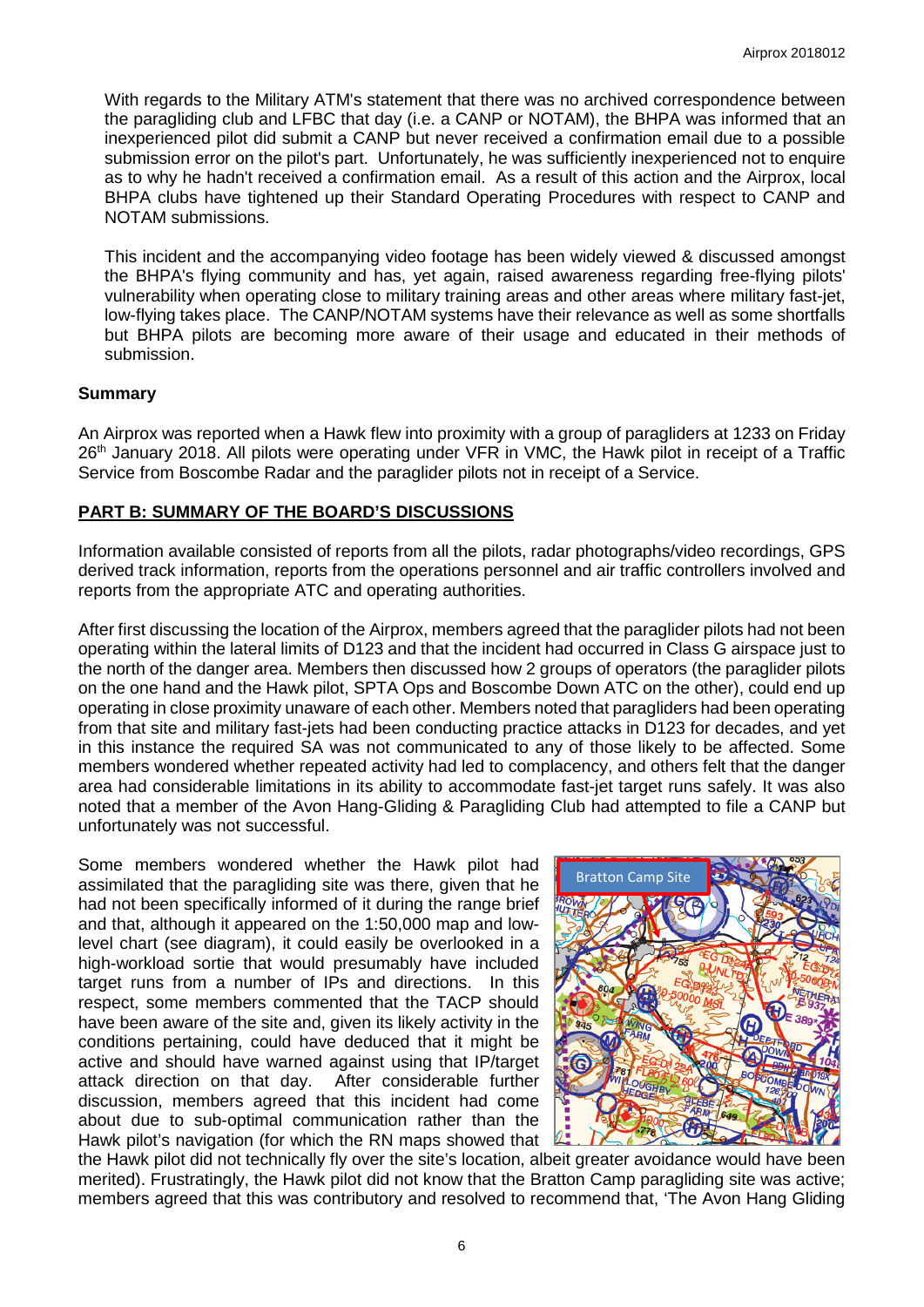& Paragliding Club and SPTA Ops refresh their LoA to cover usage of the Bratton launch site and how that information is conveyed'.

Turning to the Airprox itself, the Board agreed that the Hawk pilot would have been operating under a considerable workload, that he was not restricted to operating within the confines of D123, and that his not being previously booked into the Low-Flying System was not germane because retrospective booking was also permitted. There was no doubt that he was concentrating on achieving a successful target run, and that had he been aware of or seen the paragliders earlier he would have avoided them. As such, it was agreed that the cause was effectively a non-sighting by the Hawk pilot. Turning to risk, members also agreed that the Hawk had flown through the group of paragliders and that the paraglider pilots would not have been able to materially increase separation if on a direct collision course due to the Hawk's speed. The Board therefore agreed that collision had only been avoided by providence.

## **PART C: ASSESSMENT OF CAUSE AND RISK**

| Cause:                      | Effectively a non-sighting by the Hawk pilot.                                                                                                                 |  |  |  |
|-----------------------------|---------------------------------------------------------------------------------------------------------------------------------------------------------------|--|--|--|
| <b>Contributory Factor:</b> | The Hawk pilot did not know that the Bratton Camp paragliding site was<br>active.                                                                             |  |  |  |
| Degree of Risk:             | А.                                                                                                                                                            |  |  |  |
| Recommendation:             | The Avon Hang Gliding & Paragliding Club and SPTA Ops refresh their<br>LoA to cover usage of the Bratton launch site and how that information<br>is conveyed. |  |  |  |

## Safety Barrier Assessment<sup>[7](#page-6-0)</sup>

In assessing the effectiveness of the safety barriers associated with this incident, the Board concluded that the key factors had been that:

#### **ANSP:**

**Situational Awareness and Action** were assessed as **ineffective** because the paragliders were not radar significant and did not appear to the Boscombe controller, who therefore could not provide Traffic Information. SPTA Ops and the TACP were also not aware of the paragliding activity and could not warn the Hawk pilot or Boscombe ATC.

## **Flight Crew:**

l

**Regulations, Processes, Procedures, Instructions and Compliance** were assessed as **partially effective** because the Hawk pilot inadvertently entered the Low Flying System without previously obtaining clearance; had he maintained 2000' agl he would probably not have flown through the paraglider group.

**Tactical Planning** was assessed as **ineffective** because the paragliding site was depicted on the Hawk pilot's map and the conditions were such that it was likely the site would be active.

**Situational Awareness and Action** were assessed as **ineffective** because the Hawk pilot was not aware of the presence of the paragliders.

**See and Avoid** were assessed as **ineffective** because the Hawk pilot did not see the paragliders in time to take effective avoiding action, and the paragliders were not able to manoeuvre out of the way in the time available once the Hawk's flight path was detected.

<span id="page-6-0"></span><sup>&</sup>lt;sup>7</sup> The UK Airprox Board scheme for assessing the Availability, Functionality and Effectiveness of safety barriers can be found on the [UKAB Website.](http://www.airproxboard.org.uk/Learn-more/Airprox-Barrier-Assessment/)